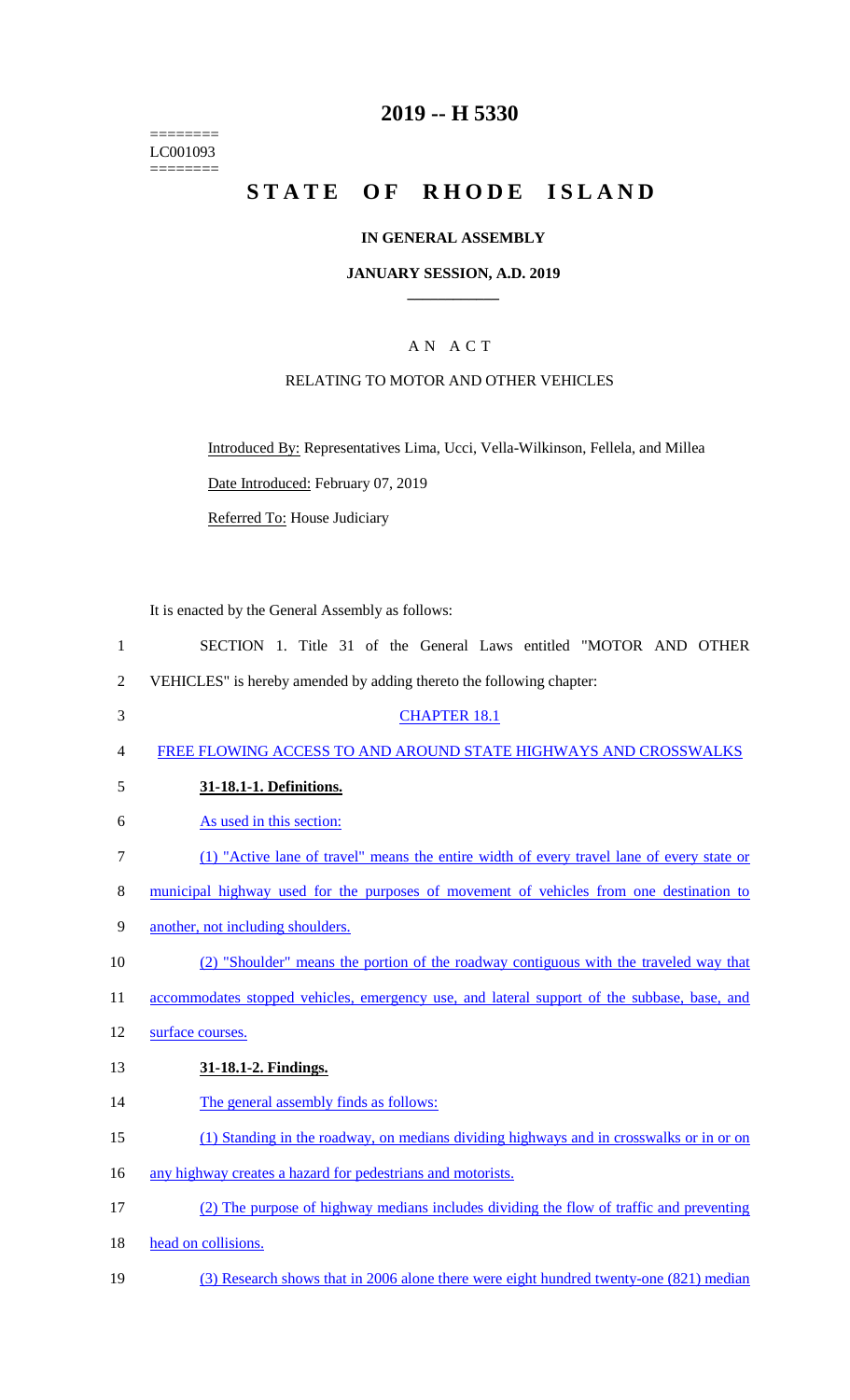thousand seven hundred thirty-five (4,735) pedestrian fatalities and an estimated sixty-six thousand (66,000) injured in traffic crashes in the United States and in the period between January and June 2015 two thousand three hundred sixty-eight (2,368) pedestrians were killed as a result of automobile accidents. (4) It is the goal of this legislation to reduce the amount of injuries and fatalities suffered by pedestrians and motorists in crosswalks, and on points of egress and ingress to state highways. (5) It is not the general assembly's intent to prohibit anyone's right to "panhandle" but rather to provide a safe environment for the "panhandler" and the motoring public. **31-18 .1-3. Prohibiting solicitations from a motor vehicle in an active lane of travel.** 11 (a) No operator of an motor vehicle, as defined in § 31-1-3, or a passenger therein shall pass anything from inside a motor vehicle to any individual or group of individuals outside the 13 motor vehicle while the motor vehicle is in an active lane of travel as defined in § 31-18.1-1. 14 (b) Nothing in this chapter shall prevent any individual from soliciting from an operator 15 of a motor vehicle or passenger therein when not in an active lane of travel. (c) Nothing in this chapter shall prevent an operator of a motor vehicle or passenger therein from passing anything to an individual outside the motor vehicle when not in an active 18 lane of travel. 19 (d) A city or town may by ordinance establish a procedure for the issuance of special solicitation permits to any individual, group of individuals or organization to solicit from a motor 21 vehicle currently in the active lane of travel provided that: (1) The issuance of these special solicitation permits shall be limited to no more than two (2) times a year and shall require a valid certificate of liability from the individual, group of 24 individuals or organization applying for the permit. (2) The city or town shall establish safety rules and regulations for the issuance of the special solicitation permits. (3) The individual, group of individuals or organization applying for the permit shall meet all safety requirements established by the city or town for the issuance of the special solicitations permits. (4) The provisions of this chapter shall not apply to the collection of tolls on any municipal, state road or highway. **31-18.1-4. Penalties.** (a) Any person who, following a notice to refrain from the prohibited activity, knowingly

1 crossover crashes that resulted in fatalities. Further studies show that in 2013 there were four

violates a provision of this chapter shall be punished as follows: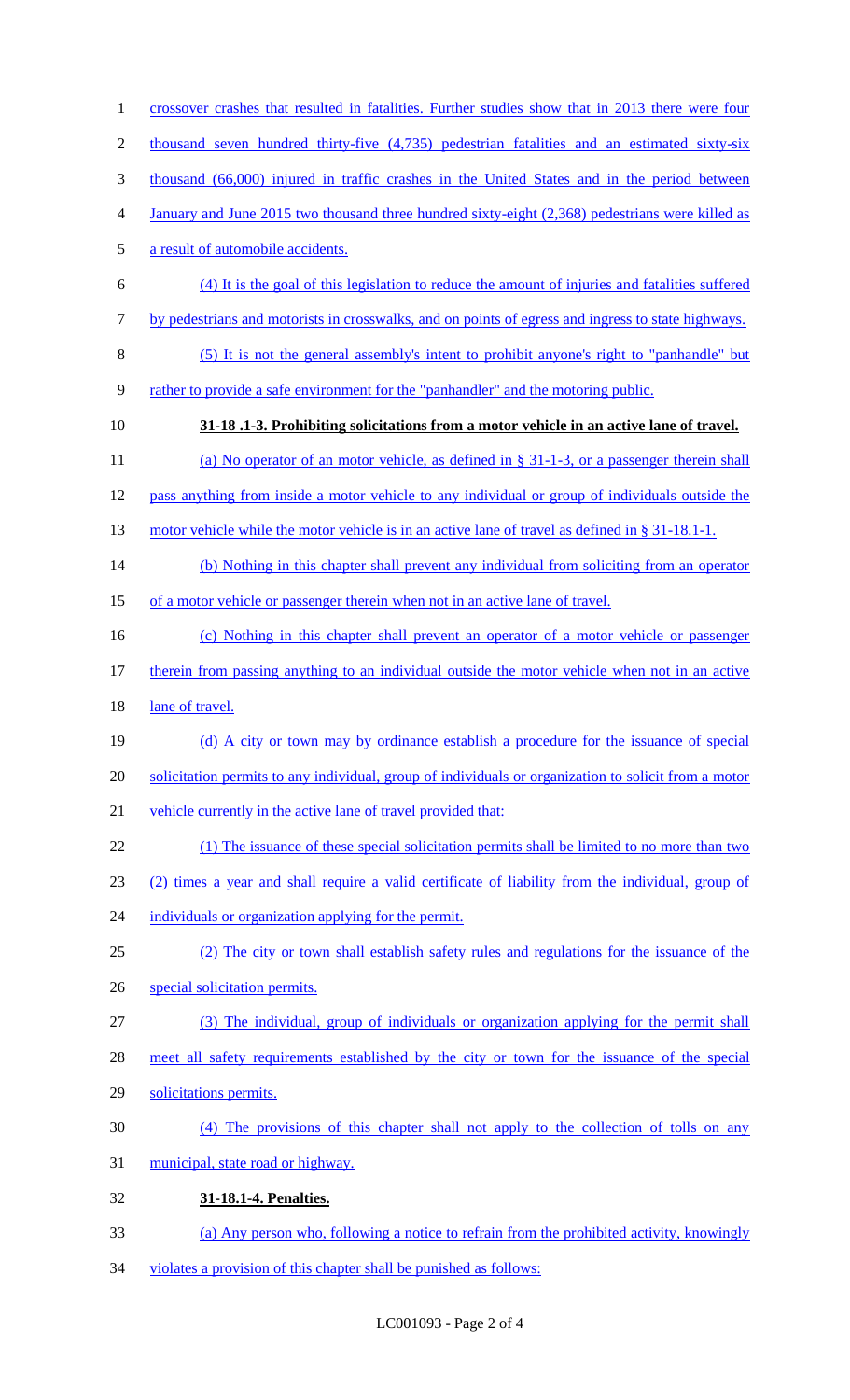- 1 (1) For a first violation, by a fine of up to one hundred dollars (\$100);
- 2 (2) For a second violation, by a fine of up to one hundred fifty dollars (\$150); and
- 3 (3) For a third and subsequent violation, by a fine of up to two hundred fifty dollars
- 4 (\$250).
- 5 SECTION 2. This act shall take effect upon passage.

======== LC001093 ========